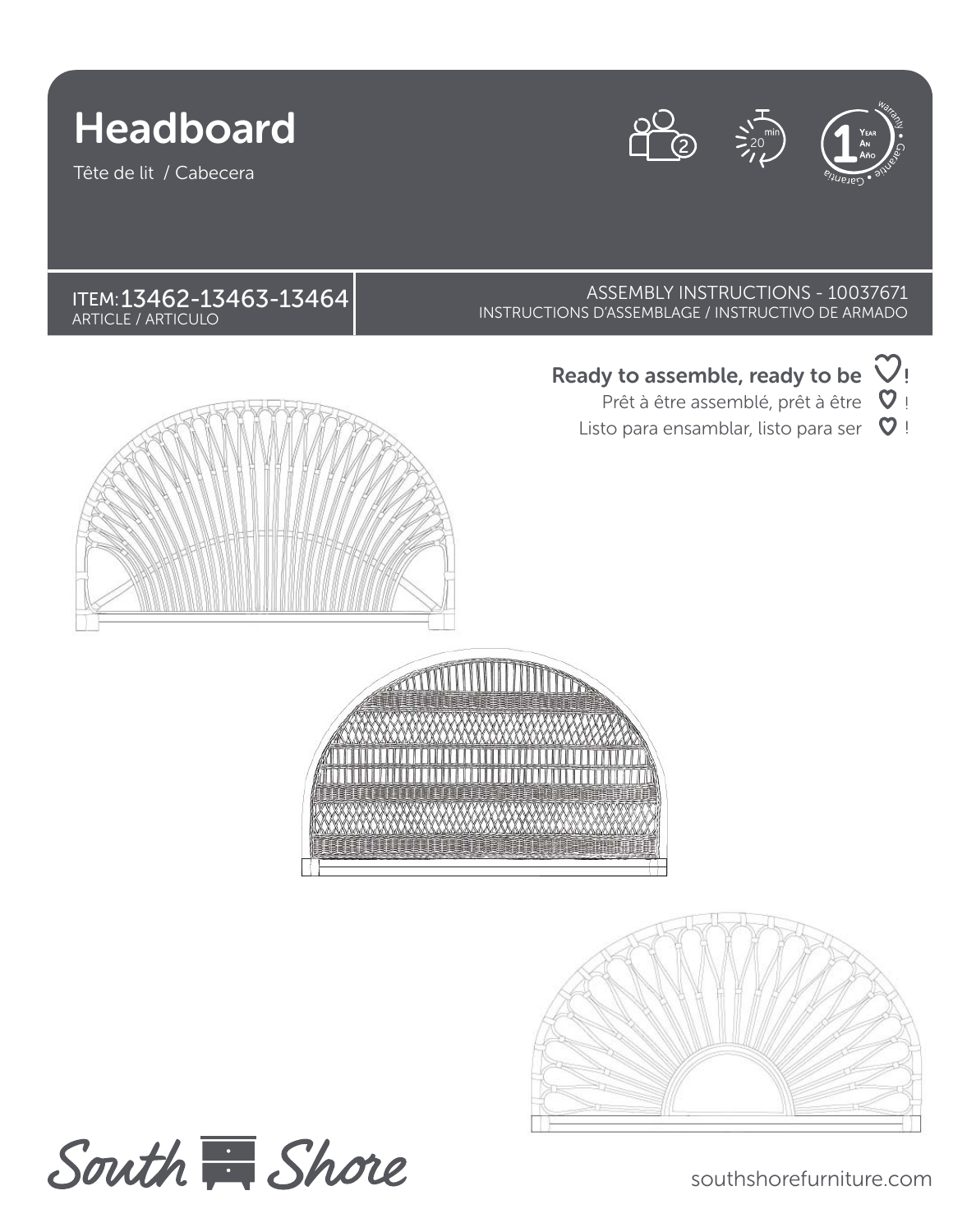# How can we help?

Comment pouvons-nous vous aider ? ¿ Cómo podemos ayudar ?



**Give a call** Appelez-nous Llámenos Canada / USA: 1-800-290-0465 Mexico (Buzòn: 00-1-800-514-5320)



### **Send an email**

Envoyez-nous un courriel Envienos un correo electronico

service@southshore.ca



### **Start a chat**

Clavardez avec nous Incia un chat

www.southshorefurniture.com

# **Damaged or missing part? Need assistance for assembly?**

Please contact us directly!

**Pièce brisée ou manquante? Besoin d'assistance pour l'assemblage?**

S'il vous plaît contactez-nous!

**¿ Esta danada ol le falta alguna pieza? Necesita ayuda con el ensamble?**

Por favor contactenos directamente!

### **Attention Customers**

If you have missing parts, hardware, or if your product has been damaged during shipping,

### **DO NOT RETURN YOUR PRODUCT**

The store does not stock parts and may not be able to help you.

Contact South Shore Furniture Directly and **we will ship you the parts** you need to your shipping address at **free of charge**. We have three convenient ways for you to reach us:



1-800-290-0465





service@southshore.ca



www.southshorefurniture.com Live Chat available

### **Avis aux clients**

En cas de pièces ou quincailleries manquantes ou endommagées durant l'envoi, veuillez

### **NE PAS RETOURNER L'ARTICLE**

Le magasin n'entrepose aucune pièce de remplacement et ne pourra vous aider. Veuillez contacter Meubles South Shore directement. **Nous vous enverrons les pièces requises sans frais** à votre domicile. Vous pouvez nous rejoindre de la manière qui vous convient le mieux:



1-800-290-0465



service@southshore.ca



 www.southshorefurniture.com Clavardage en ligne disponible

### **Aviso a los clientes**

En caso de piezas y/o ferretería faltantes o si su producto ha sido dañado durante el envío

### **NO REGRESE SU ARTÍCULO**

La tienda no almacena piezas de reemplazo y no podrá ayudarle.

Contacte directamente a Muebles South Shore y **nosotros le enviaremos** las partes que necesite a su domicilio **sin costo alguno**. Ponemos a su disposición tres medios para contactarnos :



1-800-290-0465

service@southshore.ca



www.southshorefurniture.com Chat en vivo disponible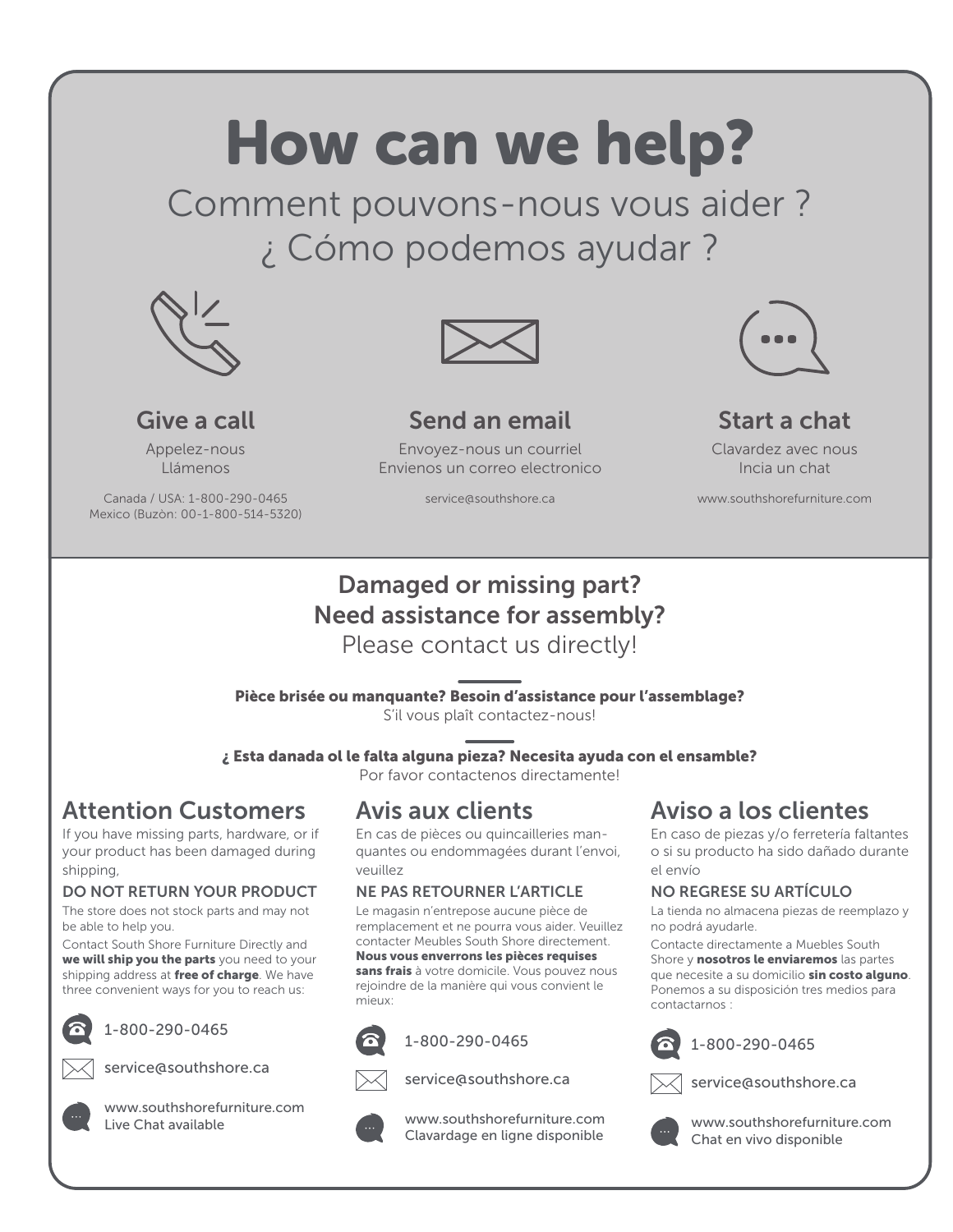

#### *Our furniture is like family to us. And we never turn our back on family.*

**Our commitment to our furniture -- and to you -- doesn't end the minute you've purchased the**  piece. We offer a 1-year warranty on all of our ma**nufactured furniture pieces.**

*Nos meubles font partie de la famille. Et la famille, c'est* 

**Notre engagement envers nos produits et envers vous**  ne prend pas fin au moment de l'achat. Nous offrons **une garantie de 1 ans sur tous les produits que nous**

*pour la vie.*

**fabriquons.**

1-year limited warranty

South Shore Furniture products are warranted against defects in material and workmanship while owned by the ''Original Purchaser''. The term ''Original Purchaser'' is defined as that party or entity which purchases South Shore furniture from an authorized South Shore

Furniture retailer as shown by the original sales receipt. This warranty does not apply to ''as is'' or previously owned products.

South Shore Furniture warrants its products to be free from defects in materials and workmanship (normal wear and tear, fading and stretching excepted), for one year from the date of purchase, except as provided below under the limited warranty.

The exceptions or exclusions to this warranty are as follows :

1. Any warranty claim that is submitted after the limited warranty period, or without proper proof of purchase.

2.This warranty shall not apply to South Shore Furniture products which have been subjected to misuse, neglect, alteration, modification, or attachments, either caused by the original purchaser, shipping, storage, accident, fire,

#### Garantie limitée d'un an

Les meubles South Shore sont garantis pièces et main-d'œuvre tant qu'ils seront en la possession de « l'acheteur initial ». « L'acheteur initial » est défini comme une personne ou entité qui a acheté un meuble South

Shore d'un détaillant autorisé Meubles South Shore comme le démontre le reçu de caisse d'origine. Cette garantie ne s'applique pas aux items vendus tels quels ni aux items usagés.

Meubles South Shore garantit que ses produits sont exempts de défauts de pièces et de main-d'œuvre (à l'exception de l'usure normale, de la décoloration et de l'étirement), et ce, pendant un an à compter de la date d'achat, à l'exception des conditions suivantes de la garantie limitée.

Les exceptions ou exclusions de cette garantie vont comme suit : 1. Toute réclamation sous garantie soumise après la fin de la période de garantie limitée, ou sans preuve d'achat.

2. Cette garantie ne s'applique pas aux produits Meubles South Shore qui ont fait l'objet d'un mauvais usage, de négligence, d'altération, de modification ou d'ajout, soit par l'acheteur initial, soit en raison du transport, de l'entreposage, d'un accident, d'un feu, de l'eau ou de catastrophes naturelles. Dans l'éventualité d'un défaut de pièces ou de main-d'œuvre couvert par cette garantie, Meubles South Shore réparera, remplacera ou remboursera, à sa discrétion et sans frais, l'item garanti dans un délai raisonnable. Nous nous réservons le droit de réclamer que les pièces défectueuses nous soient retournées

#### Garantía limitada por 1 año

#### *Nuestros muebles son como una familia para nosotros y la familia,es para toda la vida.*

**Nuestro compromiso con nuestros muebles y con usted no termina al momento de la compra. Ofrecemos una garantía de 1 años en todos nuestros profuctos fabricados.** Los muebles de South Shore están garantizados contra defectos en el material o en la mano de obra mientras sigan en posesión del "Comprador Original". El término "Comprador Original" se entiende como aquella parte o entidad que adquiere muebles de nuestra

marca South Shore Muebles con un distribuidor autorizado de South Shore Muebles así demostrado en el recibo original. Esta garantía no aplica para productos comprados "como tales" o previamente adquiridos.

Los productos de South Shore Muebles garantizan estar libres de defectos en los materiales o en la mano de obra (exceptuando el desgaste normal en la tela, descoloramiento y estiramiento común), por un año desde la fecha de compra, excepto como se menciona a continuación dentro de la garantía limitada.

Las excepciones y exclusiones de esta garantía son las siguientes:

1.Cualquier reclamo de garantía que sea sometido después del periodo de la garantía limitada o sin prueba apropiada de compra.

2.Esta garantía no aplicará a productos South Shore Muebles que hayan sido sometidos a mal uso, negligencia, alteraciones, modifi caciones o aditamentos, ya sea causados por el Comprador Original, envío, almacenaje, accidente, fuego, inundación o actos de Dios. En el caso de un defecto en el material o en la mano de obra cubier-

to por esta garantía, South Shore Muebles reparará, reemplazará o reembolsará el mueble garantizado, a su discreción, sin ningún cargo dentro de un lapso de tiempo razonable. Nos reservamos el derecho

flood, or acts of God.

In the event of a defect in material or workmanship covered by this warranty, South Shore Furniture will repair or replace or refund, at their discretion, without charge the warranted furniture within a reasonable amount of time. We reserve the right to require damaged parts to be returned to us upon request.

For claims or questions concerning this warranty, please contact South Shore Furniture Customer Service Department : 1-800-290-0465

Be prepared to provide your name, address, phone number, the model and purchase order number of the product, date of purchase, and the store where it was purchased. South Shore Furniture requires that the original sales receipt be submitted with all requests to confirm that you are the original purchaser according to our written warranty.

#### sur demande.

Pour toute question ou réclamation concernant cette garantie, veuillez communiquer avec le service à la clientèle de Meubles South Shore : 1-800-290-0465

Vous aurez besoin des informations suivantes : votre nom, adresse, numéro de téléphone, modèle du produit et numéro de commande, date et lieu de l'achat. Meubles South Shore exige que le reçu de caisse d'origine soit soumis pour toute demande afin de confirmer que vous êtes l'acheteur initial tel que défini dans notre garantie écrite.

de requerir que las partes dañadas sean devueltas según se soliciten.

Para reclamos o preguntas concernientes a esta garantía, favor de contactar al Departamento de Servicio de Atención al Cliente de South Shore Muebles: 1-800-290-0465

Esté preparado para proporcionar su nombre, dirección, número telefónico, modelo y número de orden de compra del producto, fecha de compra y la tienda en donde fue hecha la compra. South Shore Muebles requiere que el recibo original sea sometido con todas las peticiones para confirmar que sea usted el comprador original de acuerdo a nuestra garantía escrita.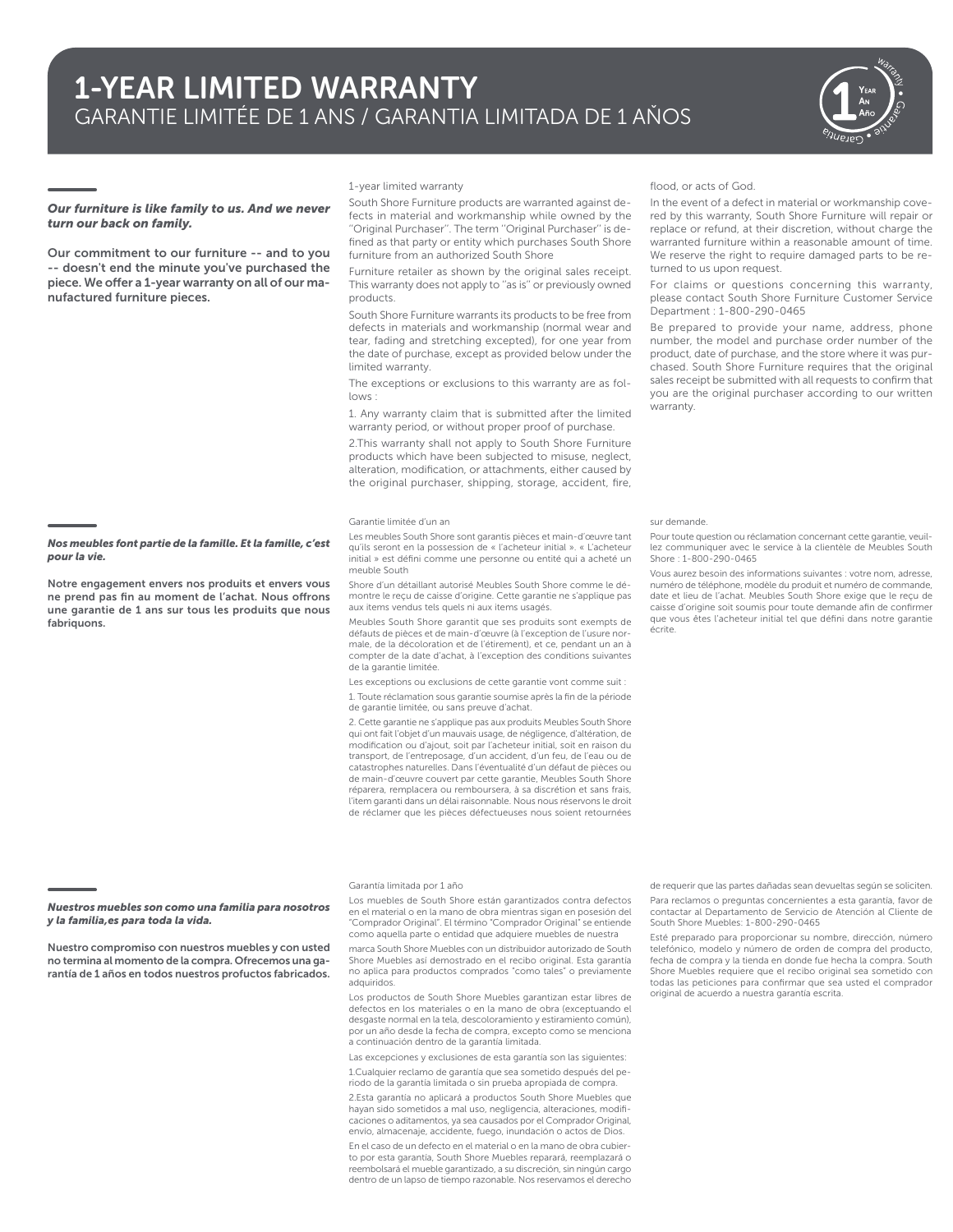

Collect the pieces together<br>Rassembler les morceaux ensemble / Poner las piezas juntas



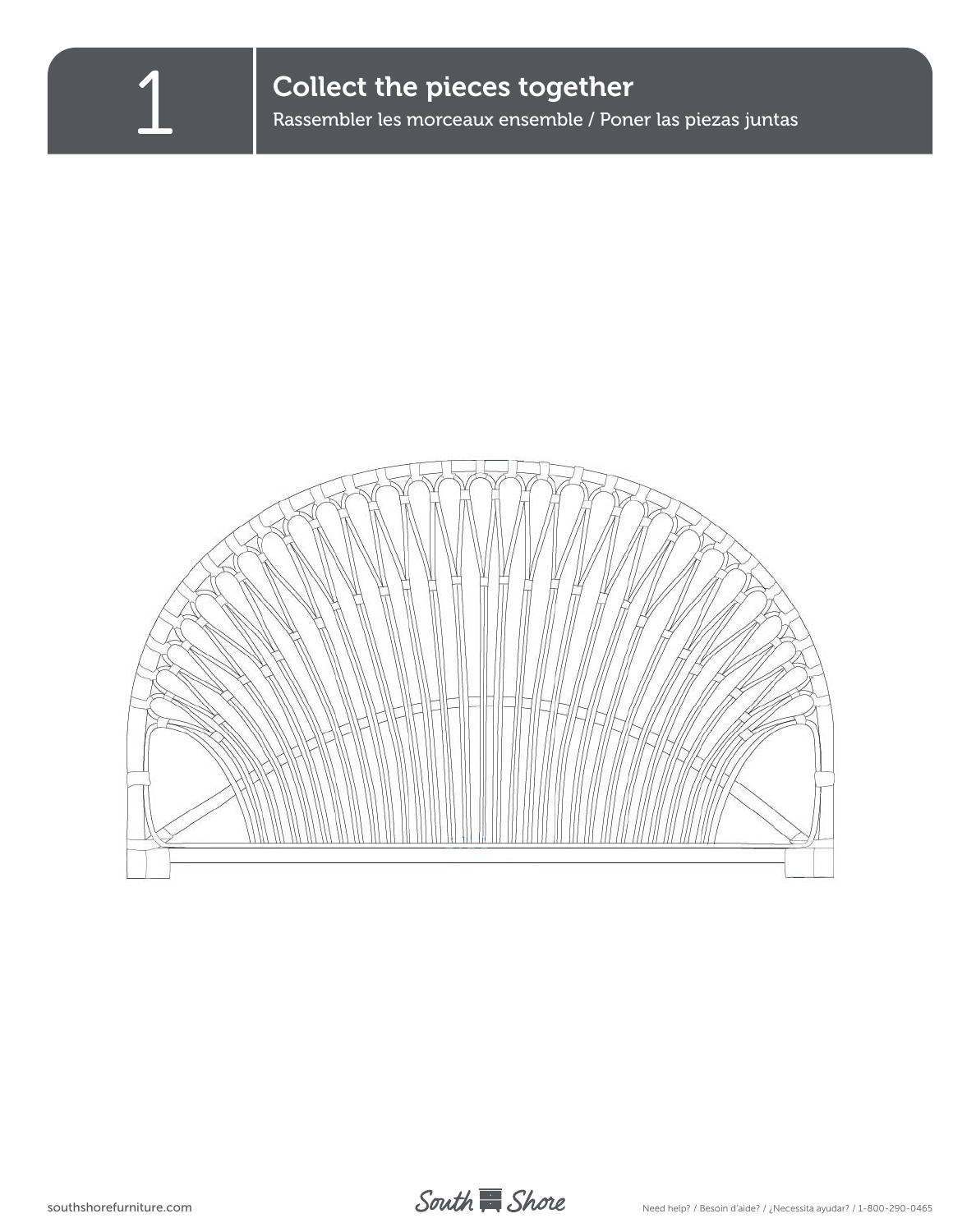**2** Let's get handy!<br>Mettons-nous au travail! / ¡Vamos a ponernos prácticos!

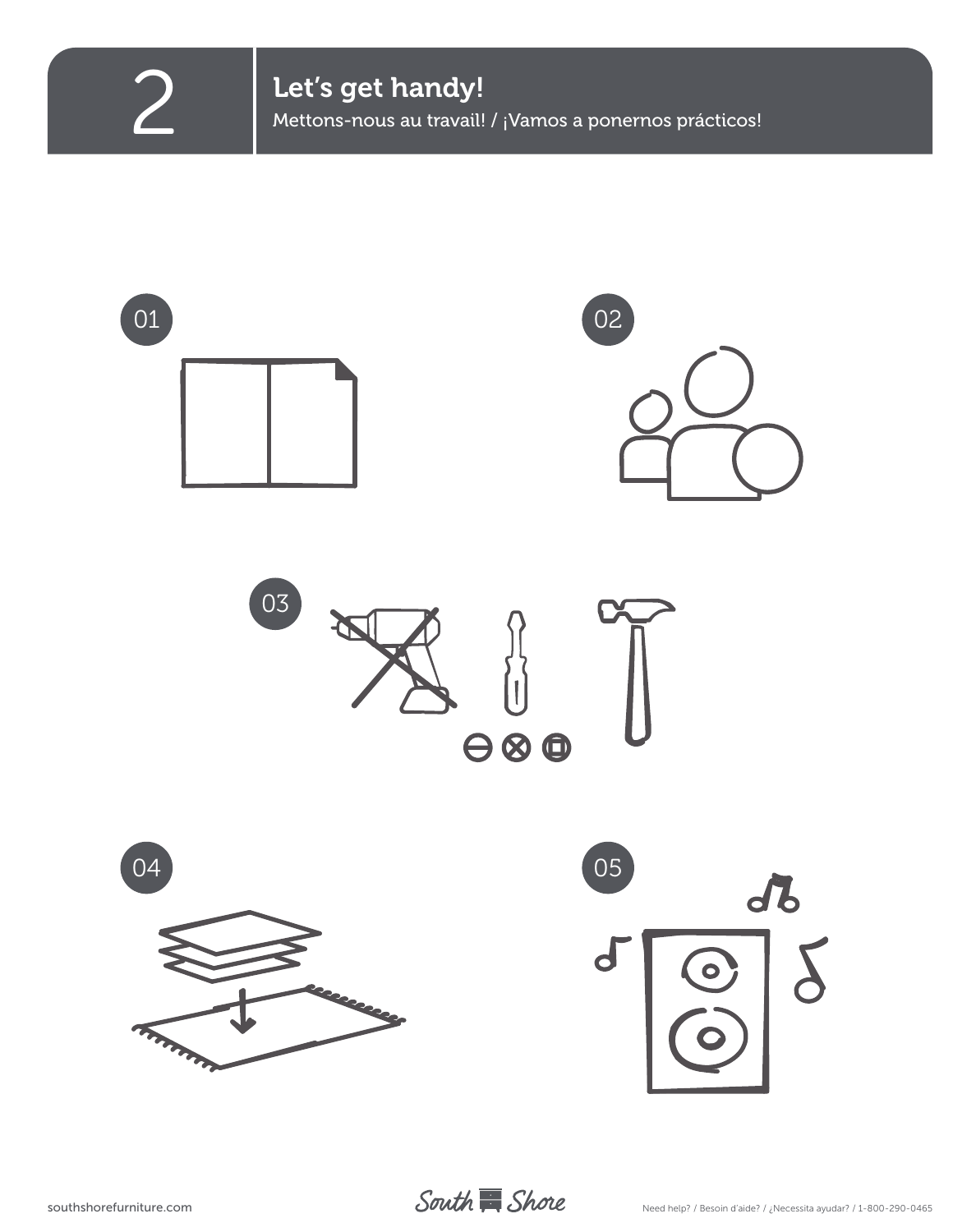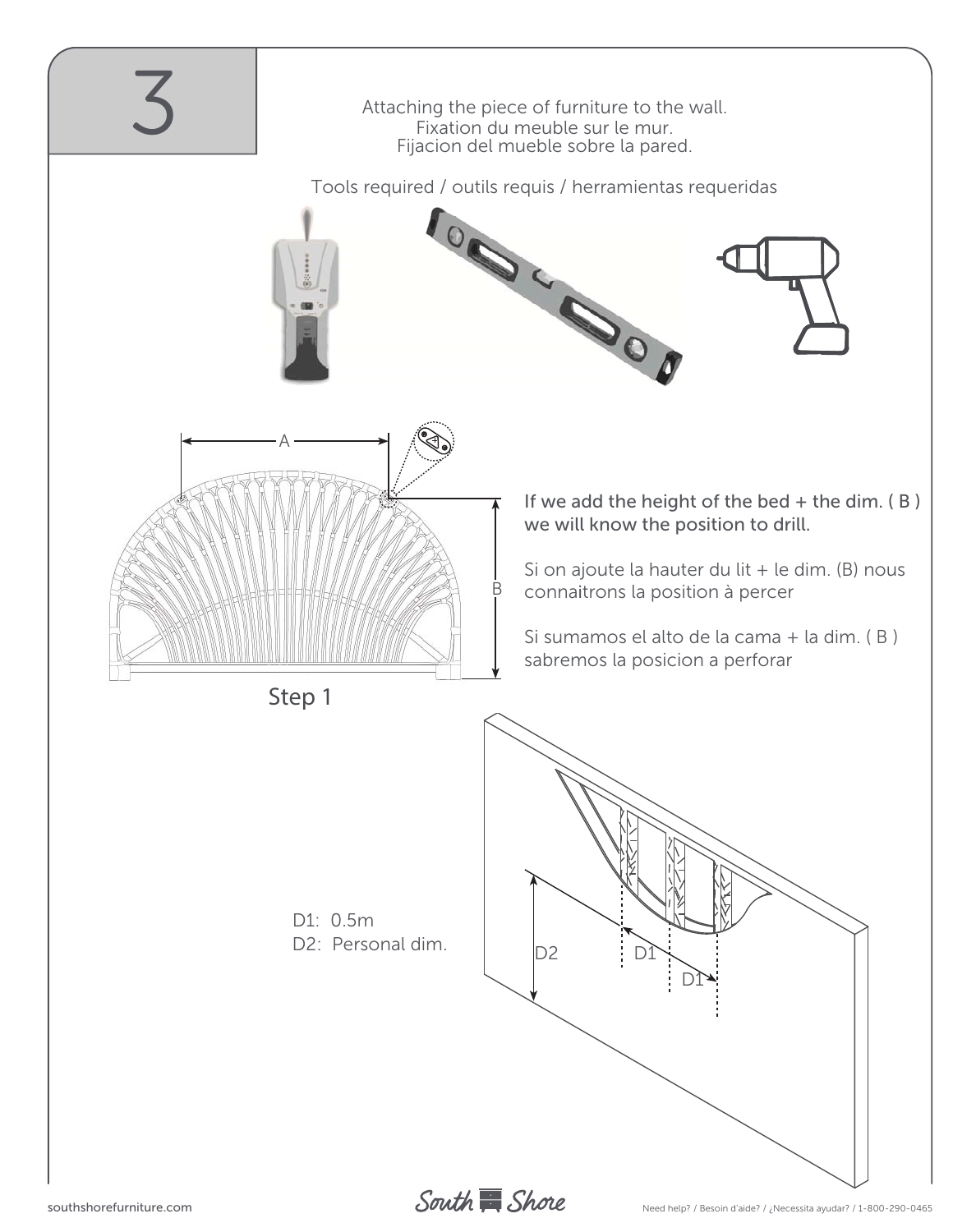

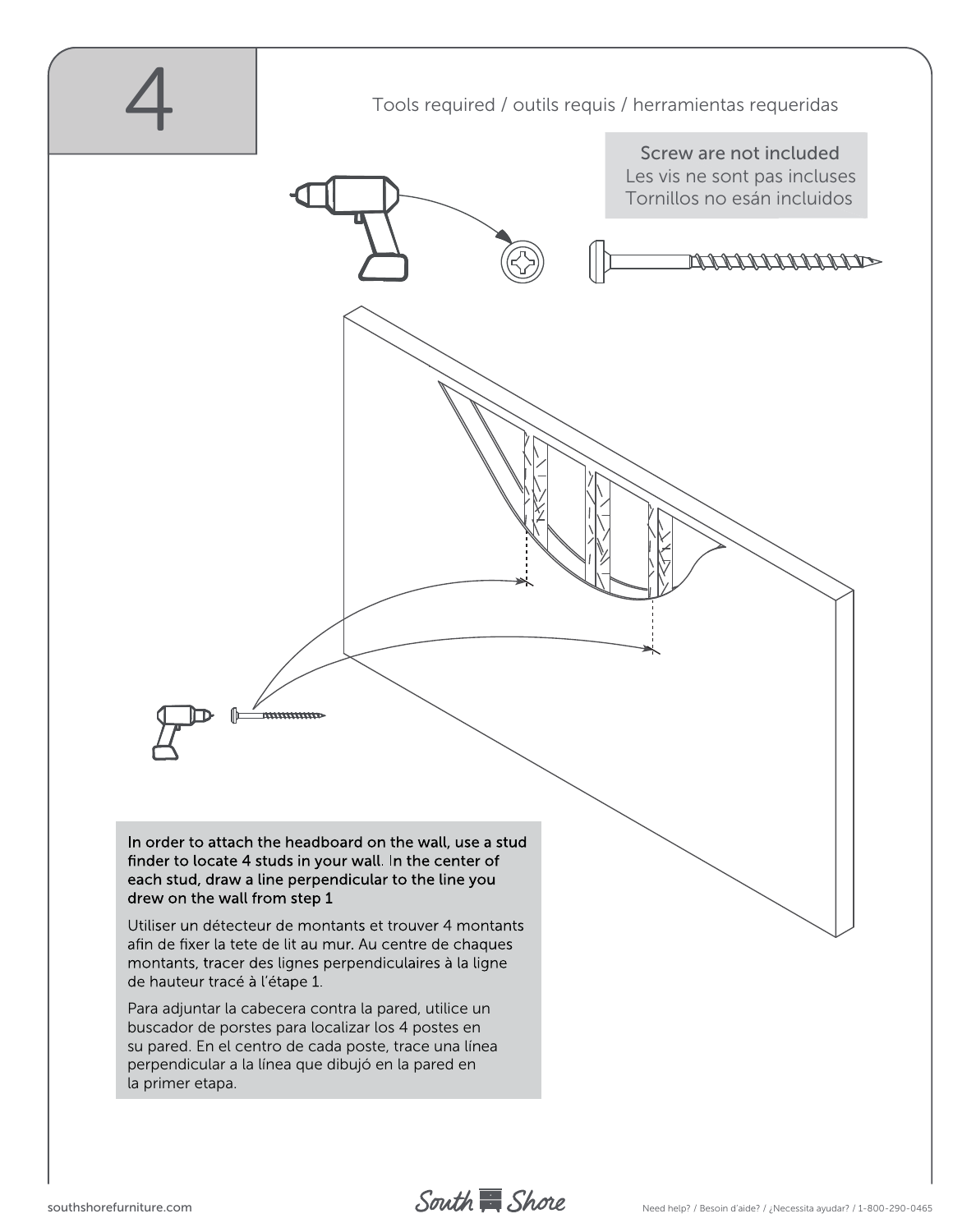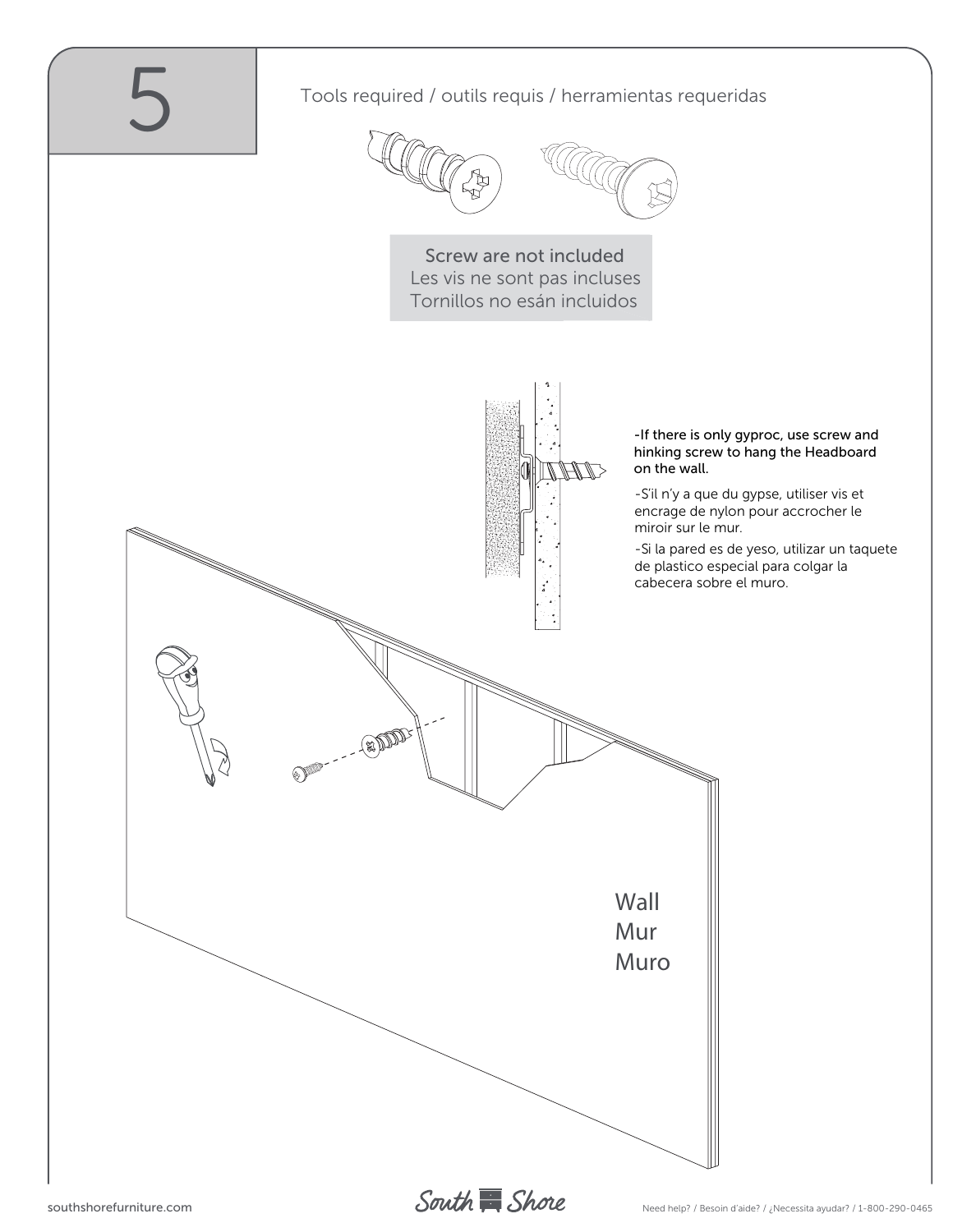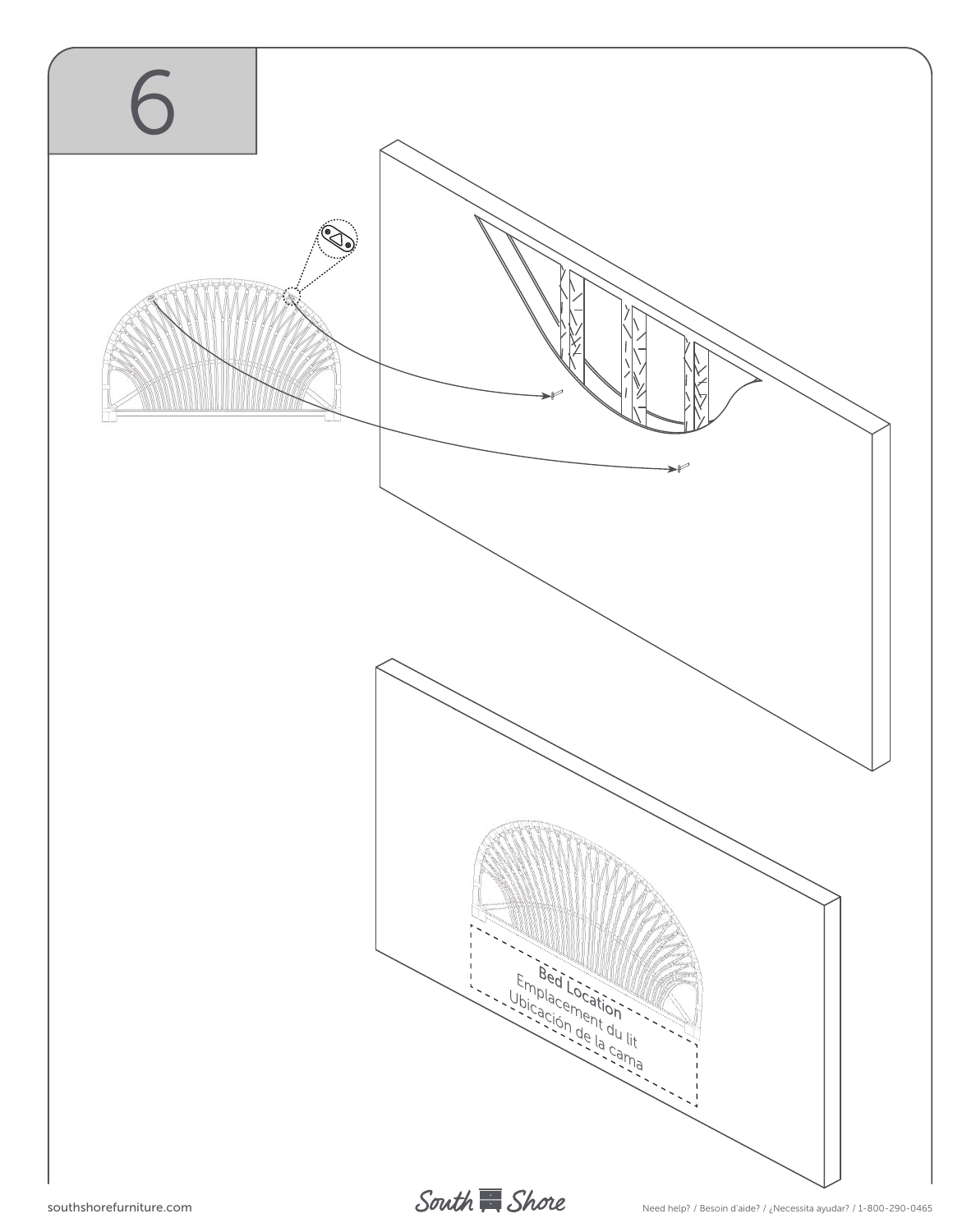### MAINTENANCE TIPS

CONSEIL D'ENTRETIEN / CONSEJOS DE MANTENIMIENTO



Never let liquids or damp cloths sit on this furniture. Ne jamais laisser de liquide ou linge humide sur le meuble. Nunca deje un líquido o un trapo húmedo sobre el mueble.



Never use chemical cleaning products. They can damage the finish. For cleaning, use only a slightly damp cloth and wipe dry.

Ne jamais utiliser de produits nettoyants à base de produits chimiques, cela va endommager le fini. Utiliser seulement un linge légèrement humide.

Nunca utilice limpiadores a base de químicos, estos dañaran le acabado. Us e sólo un paño húmedo.



To avoid dulling of the finish, do not place furniture in direct sunlight. Ne pas placer le meuble directement au soleil pour prévenir le ternissement. No exponga el mueble directamente al sol para prevenir empañamiento.



Do not put plastic or rubber rings under appliances. Use cloth of felt protectors.

Évitez de déposer des appareils avec des rondelles de plastique ou de caoutchouc. Utilisez un protecteur en tissu ou en feutre.

Evite apoyar aparatos con redondeles de plástico o de goma. Utilizar un protector de tela o de fieltro.



To clean, use a soft or slightly damp cloth, then wipe with a clean, dry cloth.

Pour nettoyer, utilisez un linge doux ou légèrement humecté. Essuyez par la suite avec un linge propre et sec.

Para limpiar, utilice un trapo suave o ligeramente humedecido. Seque luego con un trapo limpio y seco.



southshorefurniture.com

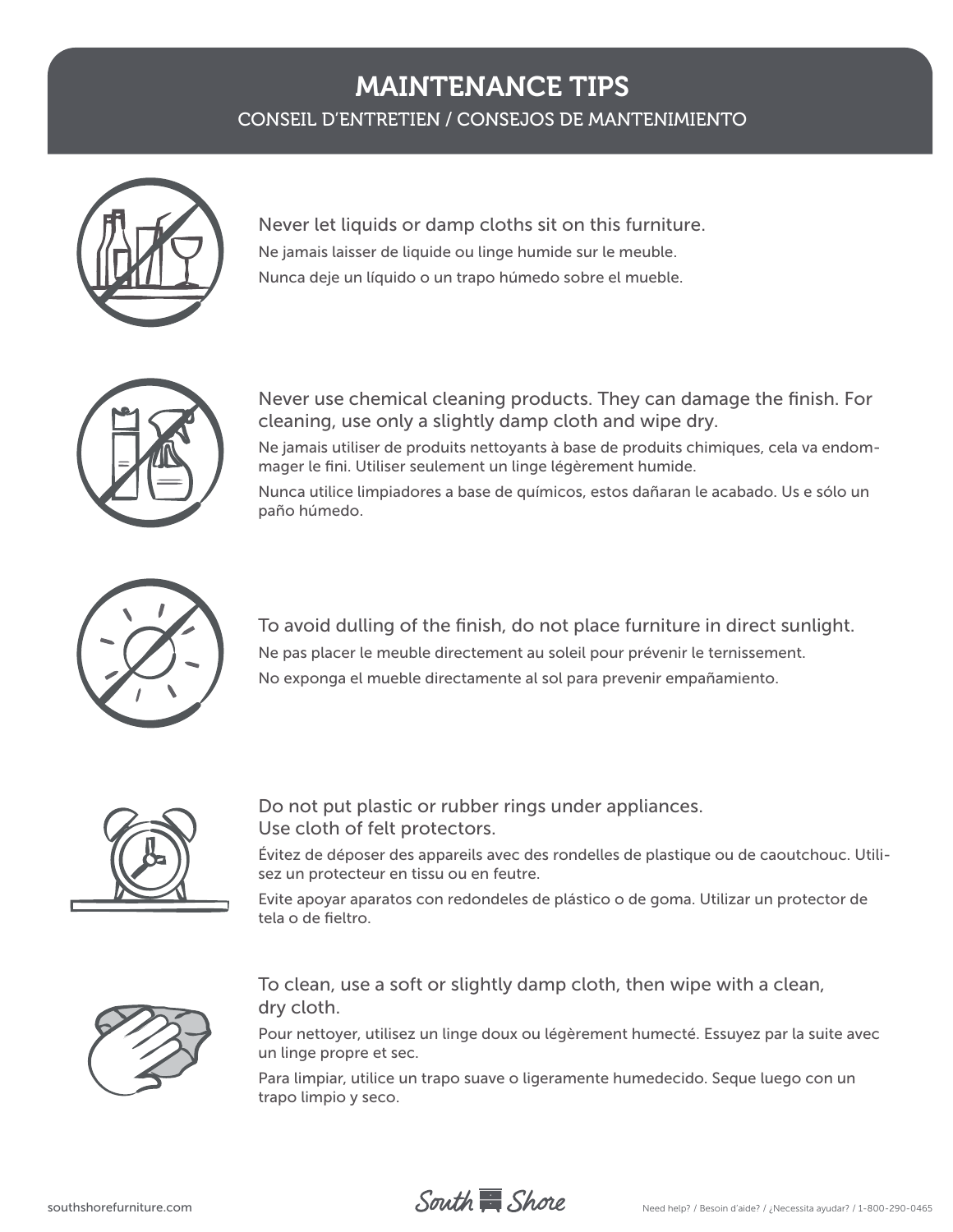# You're our inspiration and we  $\heartsuit$  hearing from you!

Give us a call if you want to discuss a project. Or hop over to our social media platforms and share your design stories.

The door is always open.





Take a look at our website: we have tons of ideas to go with your new piece of furniture!

### www.southshorefurniture.com

Want to take sneak peek at new arrivals and get some useful tips? **Subscribe to our newsletter!**

# Vous êtes notre inspiration et nous  $\heartsuit$  recevoir de vos nouvelles!

Appelez-nous si vous voulez discuter d'un projet ou rejoignez nos médias sociaux pour partager vos histoires de design.

Notre porte est toujours ouverte.

### #southshorehome



Jetez un coup d'oeil à notre site internet. Nous avons des tonnes d'idées pour votre nouveau meuble !

### www.southshorefurniture.com

Vous voulez avoir un aperçu de nos nouveaux arrivages et obtenir des conseils pratiques? **Inscrivez-vous à notre infolettre!**

# Usted es nuestra inspiración

## y nos  $\heartsuit$  tener noticias de usted.

Llámenos si desea discutir de su proyecto o síganos en nuestras redes sociales y comparta sus historias de diseño.

La puerta siempre está abierta para usted.



¡ Lo invitamos a echar un vistazo en nuestro sitio web, tenemos toneladas de ideas para su nuevo mueble !

### www.southshorefurniture.com

¿ Quiere echar un vistazo a nuestras novedades y consejos prácticos ? **Suscríbase a nuestro boletín.**